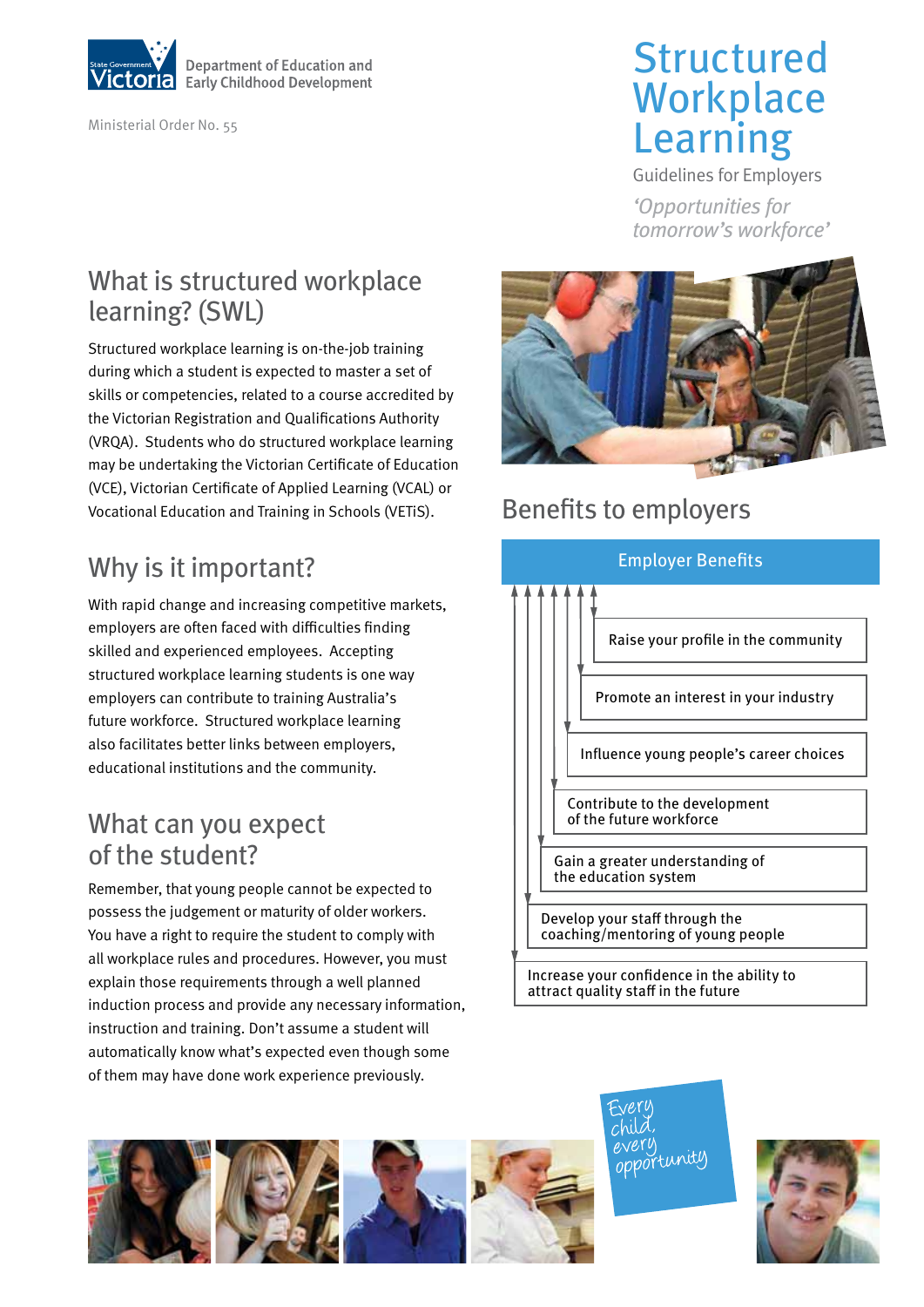## Induction and supervision

Students will not be familiar with the workplace, or the way things are done. Like any new employee, it will take them a few days to remember names and find their way around.

The first thing you must do  $-$  on their first morning with you – is induct the student. This should be done by the employer or the nominated supervisor – don't assume that the induction will happen if you have not given someone specific responsibility for it!

 Take it slowly, and reinforce key information (e.g. supervisory arrangements, no-go areas and excluded activities).

#### What is your 'duty of care' as an employer?

You have a legal obligation to provide a safe and healthy working environment for all your employees and contractors. Structured workplace learning students are no different. They are owed the same duty of care, and you must take all the same steps to safeguard them during their placement period.

You must assess your workplace to determine which activities can be safely managed. Students should be given tasks which are interesting and which will give them an understanding of your business. However, you must take care NOT to place them at risk, and you must provide supervision at all times.

## The importance of planning

The most rewarding structured workplace learning programs – and the safest – are those planned in advance. It's useful to draw up a timetable for students before they arrive, setting out proposed activities for each day and identifying the people who will supervise them at different times.

Even though your timetable may have to change, a planned program enables supervisors to prepare meaningful activities, and reduces the chances of exposing the student to risks resulting from unplanned activity. It also ensures that the student completes the tasks that they are required to do as part of their course of study.

#### Safe systems of work

Your safe systems of work should already be built on knowing your hazards, assessing the risks they present and taking steps to control those risks.

Your employees will know the risk controls, but your structured workplace learning student will not. It's important to take time to explain to the student what the hazards are, why the risk controls are in place and how they are put into practice.

A comprehensive induction (see example), and a well thought out program, will help you provide a safe and rewarding work placement.

**Note:** Criminal record checks are required for employers and persons who will supervise students under 15 years of age. There are separate guidelines in regard to these checks. See the website for details: http://www.education.vic.gov.au/sensecyouth/careertrans/worklearn/default.htm

### Structured Workplace Learning

*'Opportunities for tomorrow's workforce'*

For more information, contact your local school.